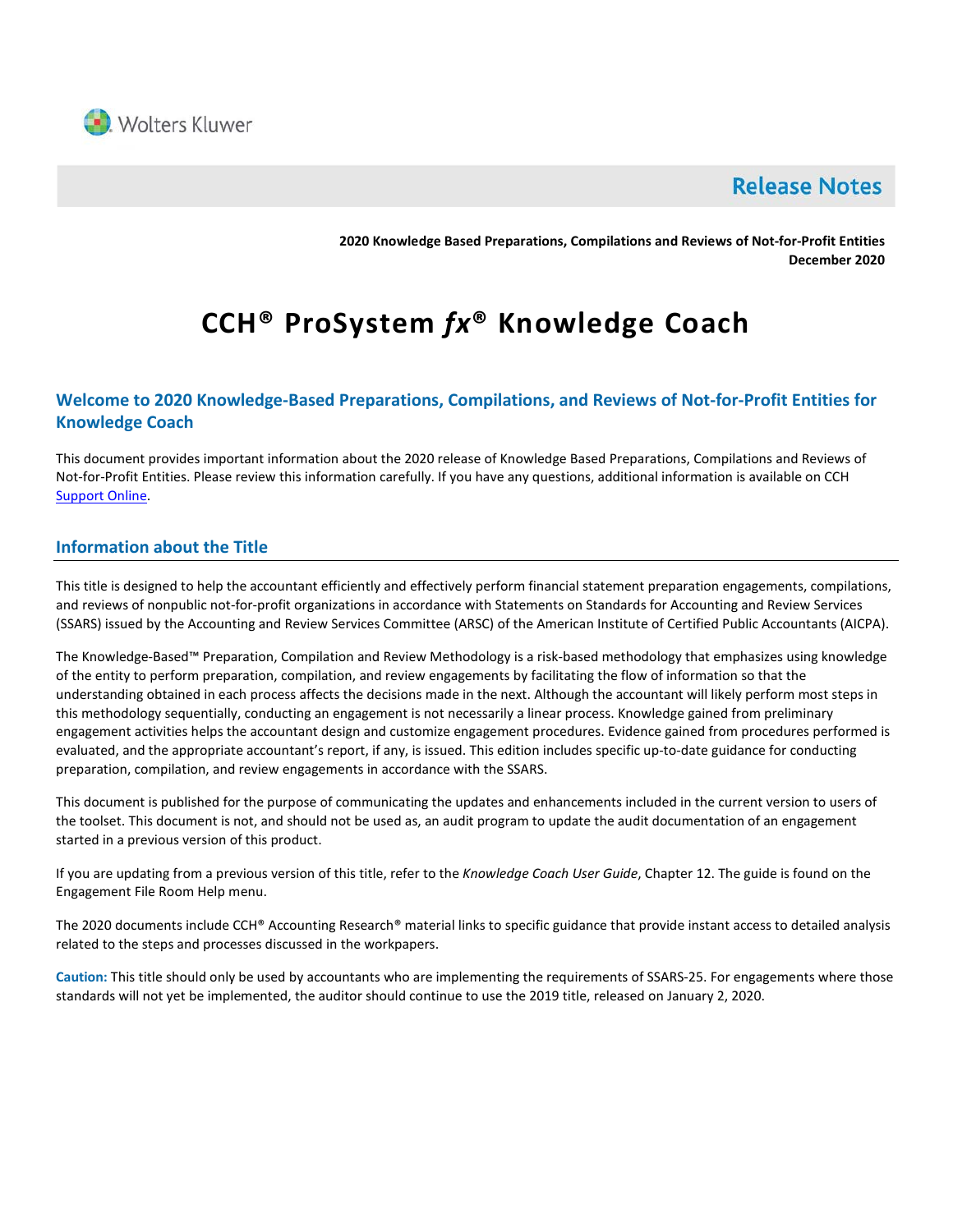#### **New in this Release**

#### **CCH® ProSystem** *fx***® Engagement 2019 Compatibility**

This title can be installed on Engagement v2019 by first installing the Engagement v2019.2.6 Update. The latest update can be downloaded via CCH Software Delivery Manager. This update allows you to use the 2020 content without installing Engagement v2020 until your firm plans to update.

#### **KBCR-901 Financial Statement Disclosure Checklist**

If you are not an early adopter, you still must install this title to obtain the updated KBCR-901 Financial Statement Disclosure Checklist. The checklist is an independent workpaper and can be added to a binder without updating the other content for the new standards.

After installing, there are two options for inserting the updated disclosure checklist into a binder:

- You can install the title, but not release it. You can then leverage the user rights in the ADMIN module to "Insert Workpapers from Unreleased Titles" to give select groups of staff the ability to install the updated disclosure checklist.
- You can create a binder template with just the updated disclosure checklist, and copy and paste the disclosure checklist from the template into the engagement binder. After creating the template, the title can be released.

**Note:** Regardless of which option you choose, the tailoring in the table of contents will be lost from the prior year.

#### **2020 Edition of Knowledge-Based Preparations, Compilations and Reviews of Not-for-Profit Entities**

This edition features numerous enhancements, including:

- Adding three new tailoring questions in REV-100 for the Review title
- New and modified procedure steps, practice points, and reports for current accounting guidance noted above
- Adding the following new RPT: RPT-1033 Review Report: Adverse Conclusion Sales on Installment Method

[Click here](http://support.cch.com/updates/KnowledgeCoach/pdf/guides_tab/2020%20Not-For-Profit%20Entities%20PCR%20Title%20Overview%20for%20Knowledge%20Coach%20Users.pdf) for the 2020 Preparations, Compilations and Reviews of Not-for-Profit Entities Title Overview for Knowledge Coach Users.

In addition, forms and practice aids throughout have been updated to include new examples and tips. Where applicable, they take into account new literature, standards, and developments, reflected in the following current accounting guidance:

- Statement on Standards for Accounting and Review Services No. 25 (SSARS-25), Materiality in a Review of Financial Statements and Adverse Conclusions - 2020)
- AICPA Guide Preparation, Compilation and Review Engagements
- The revised AICPA Code of Professional Conduct (Code), including ET Section 1.295, Nonattest Services
- AICPA Statement on Quality Control Standards No. 8 (QC Section 10), A Firm's System of Quality Control (Redrafted)
- AICPA Audit Risk Alert Developments in Preparation, Compilation, and Review Engagements 2017/18
- FASB Accounting Standards Codification™ as of September 30, 2020, through Accounting Standards Update No. 2020-07

#### **Best Practices**

- Save changes to workpapers before closing the workpaper or the binder to ensure data is correctly updated.
- If Microsoft® Word crashes when using Knowledge Coach, before closing the binder, use the **Save Knowledge Coach Answers** option in the binder view under the Tools menu. This saves all data within tables.
- You can view other Knowledge Coach Best Practices on ou[r Web](https://support.cch.com/kb/solution/000034942/sw34947) site.